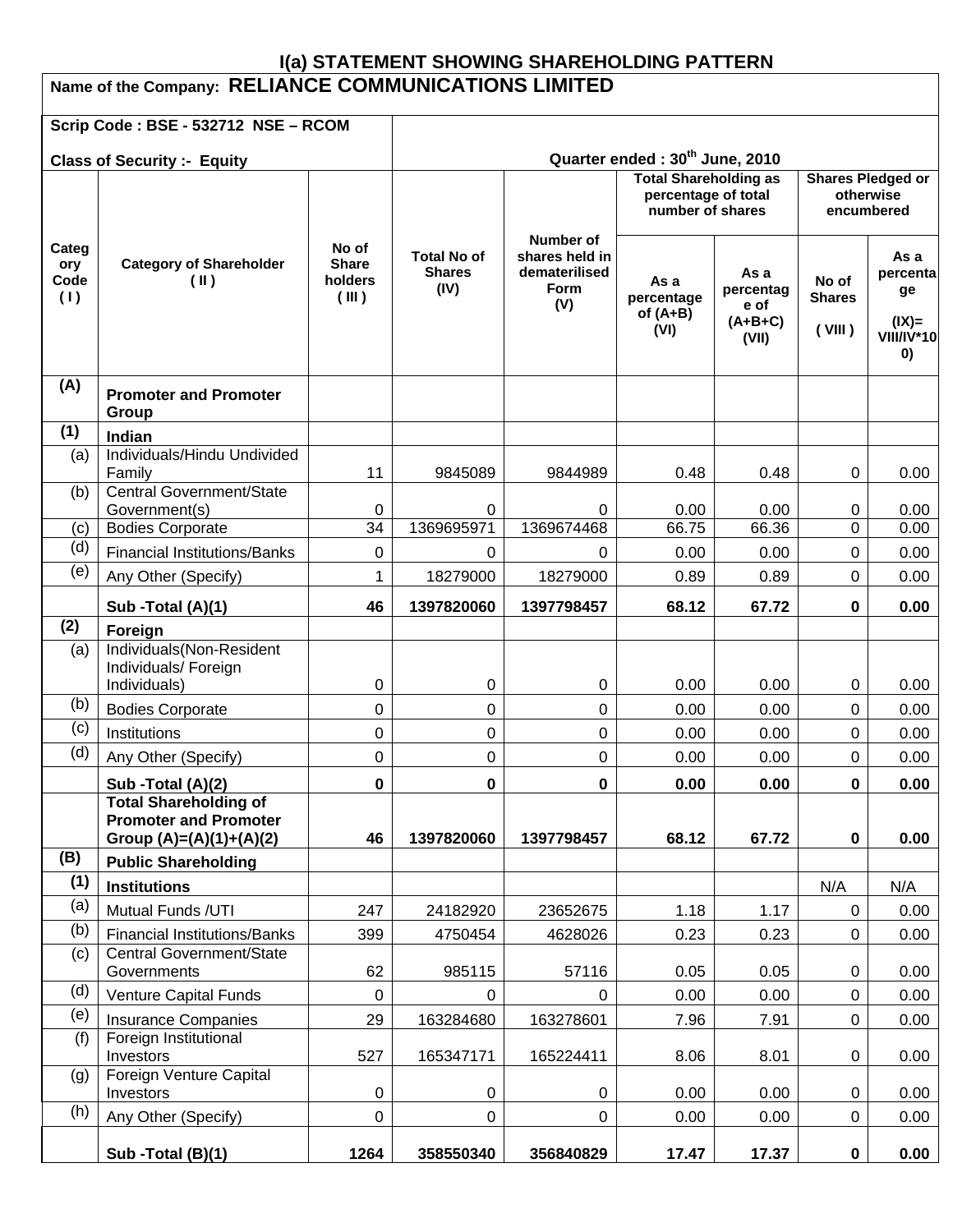| (2) | <b>Non-Institutions</b>                                                                                                                               |         |              |            |        |        | N/A         | N/A  |
|-----|-------------------------------------------------------------------------------------------------------------------------------------------------------|---------|--------------|------------|--------|--------|-------------|------|
| (a) | <b>Bodies Corporate</b>                                                                                                                               | 9040    | 54044475     | 53371519   | 2.63   | 2.62   | $\Omega$    | 0.00 |
| (b) | Individual shareholders<br>holding<br>nominal<br>sharecapital<br>to<br><b>up</b><br>Rs.1Lakh.                                                         | 2092510 | 210412867    | 165723740  | 10.25  | 10.19  | $\Omega$    | 0.00 |
|     | ii.<br>Individual shareholders<br>holding<br>nominal<br>sharecapital in excess of<br>Rs.1Lakh.                                                        | 166     | 16456124     | 15912968   | 0.80   | 0.80   | 0           | 0.00 |
| (c) | Any Other (Specify)                                                                                                                                   | 0       | 0            | 0          | 0.00   | 0.00   | N/A         | N/A  |
|     | NRIs/OCBs                                                                                                                                             | 21425   | 14568515     | 10799963   | 0.71   | 0.71   | 0           | 0.00 |
|     |                                                                                                                                                       |         |              |            |        |        |             |      |
|     | Sub -Total (B)(2)                                                                                                                                     | 2123141 | 295481981    | 245808190  | 14.40  | 14.32  | 0           | 0.00 |
|     | <b>Total Public Shareholding</b><br>$B=(B)(1)+(B)(2)$                                                                                                 | 2124405 | 6540 32 321  | 602649019  | 31.88  | 31.69  | 0           | 0.00 |
|     |                                                                                                                                                       | 2124451 | 20518 52 381 | 2000447476 | 100.00 | 99.41  | $\bf{0}$    | 0.00 |
| (C) | TOTAL $(A) + (B)$<br>held<br><b>Shares</b><br>by<br><b>Custodians</b><br>and against<br><b>Depository</b><br>which<br>been<br><b>Receipts</b><br>have |         |              |            |        |        |             |      |
|     | issued                                                                                                                                                | 1       | 12174500     | 12174500   | 0.00   | 0.59   | $\mathbf 0$ | 0.00 |
|     | <b>GRAND TOTAL</b><br>$(A)+(B)+(C)$                                                                                                                   | 2124452 | 2064026881   | 2012621976 | 100.00 | 100.00 | $\bf{0}$    | 0.00 |

| I(b)           | Statement showing shareholding of persons belonging to the category "Promoter and Promoter Group" |                          |                                                                |                                                  |                                      |                                                                                                      |  |  |
|----------------|---------------------------------------------------------------------------------------------------|--------------------------|----------------------------------------------------------------|--------------------------------------------------|--------------------------------------|------------------------------------------------------------------------------------------------------|--|--|
|                |                                                                                                   | <b>Total shares held</b> |                                                                | <b>Shares Pledged or otherwise</b><br>encumbered |                                      |                                                                                                      |  |  |
| Sr No<br>(1)   | Name of the shareholder<br>(II)                                                                   | No. of shares<br>(III)   | As a % of<br><b>Grand total</b><br>$(A)+(B)$<br>$+(C)$<br>(IV) | <b>Number</b><br>(V)                             | As a $%$<br>$(VI)=(V)/(III)*1$<br>00 | As a %<br><b>of</b><br>grand<br>total<br>$(A)+(B)$<br>$+(C)$ of<br>Sub-<br>clause<br>(I)(a)<br>(VII) |  |  |
| 1              | <b>AAA Communication Private Limited</b>                                                          | 808110172                | 39.15                                                          | $\overline{0}$                                   | 0.00                                 | 0.00                                                                                                 |  |  |
| $\overline{2}$ | <b>AAA Industries Private Limited</b>                                                             | 250000000                | 12.11                                                          | 0                                                | 0.00                                 | 0.00                                                                                                 |  |  |
| 3 <sup>1</sup> | ADA Enterprises and Ventures Private<br>Limited                                                   | 250000000                | 12.11                                                          | 0                                                | 0.00                                 | 0.00                                                                                                 |  |  |
| 4              | Hansdhwani Trading Company Pvt. Ltd                                                               | 3000040                  | 0.15                                                           | $\mathbf 0$                                      | 0.00                                 | 0.00                                                                                                 |  |  |
| 5              | Shri Jaianmol A. Ambani                                                                           | 1669759                  | 0.08                                                           | 0                                                | 0.00                                 | 0.00                                                                                                 |  |  |
| 6              | Mast Jaianshul A. Ambani (through Father<br>and natural guardian Shri Anil D. Ambani)             | 100                      | 0.00                                                           | 0                                                | 0.00                                 | 0.00                                                                                                 |  |  |
| $\overline{7}$ | Reliance ADA Group Trustees Private<br>Limited - Trustees of RCOM ESOS Trust                      | 18279000                 | 0.89                                                           | $\mathbf 0$                                      | 0.00                                 | 0.00                                                                                                 |  |  |
| 8              | <b>Reliance Capital Limited</b>                                                                   | 8441758                  | 0.41                                                           | 0                                                | 0.00                                 | 0.00                                                                                                 |  |  |
| 9              | Reliance General Insurance Co Ltd                                                                 | 90000                    | 0.00                                                           | 0                                                | 0.00                                 | 0.00                                                                                                 |  |  |
| 10             | Reliance Innoventures Private Limited                                                             | 11529001                 | 0.56                                                           | 0                                                | 0.00                                 | 0.00                                                                                                 |  |  |
| 11             | Shri Anil D. Ambani                                                                               | 1859171                  | 0.09                                                           | 0                                                | 0.00                                 | 0.00                                                                                                 |  |  |
| 12             | Smt. Kokila D. Ambani                                                                             | 4665227                  | 0.23                                                           | 0                                                | 0.00                                 | 0.00                                                                                                 |  |  |
| 13             | Smt. Tina A. Ambani                                                                               | 1650832                  | 0.08                                                           | $\overline{0}$                                   | 0.00                                 | 0.00                                                                                                 |  |  |
| 14             | Solaris Information Technologies Private<br>Limited                                               | 15850000                 | 0.77                                                           | 0                                                | 0.00                                 | 0.00                                                                                                 |  |  |
| 15             | Sonata Investments Limited                                                                        | 22675000                 | 1.10                                                           | 0                                                | 0.00                                 | 0.00                                                                                                 |  |  |
|                | <b>TOTAL</b>                                                                                      | 1397820060               | 67.72                                                          | $\mathbf 0$                                      | 0.00                                 | 0.00                                                                                                 |  |  |